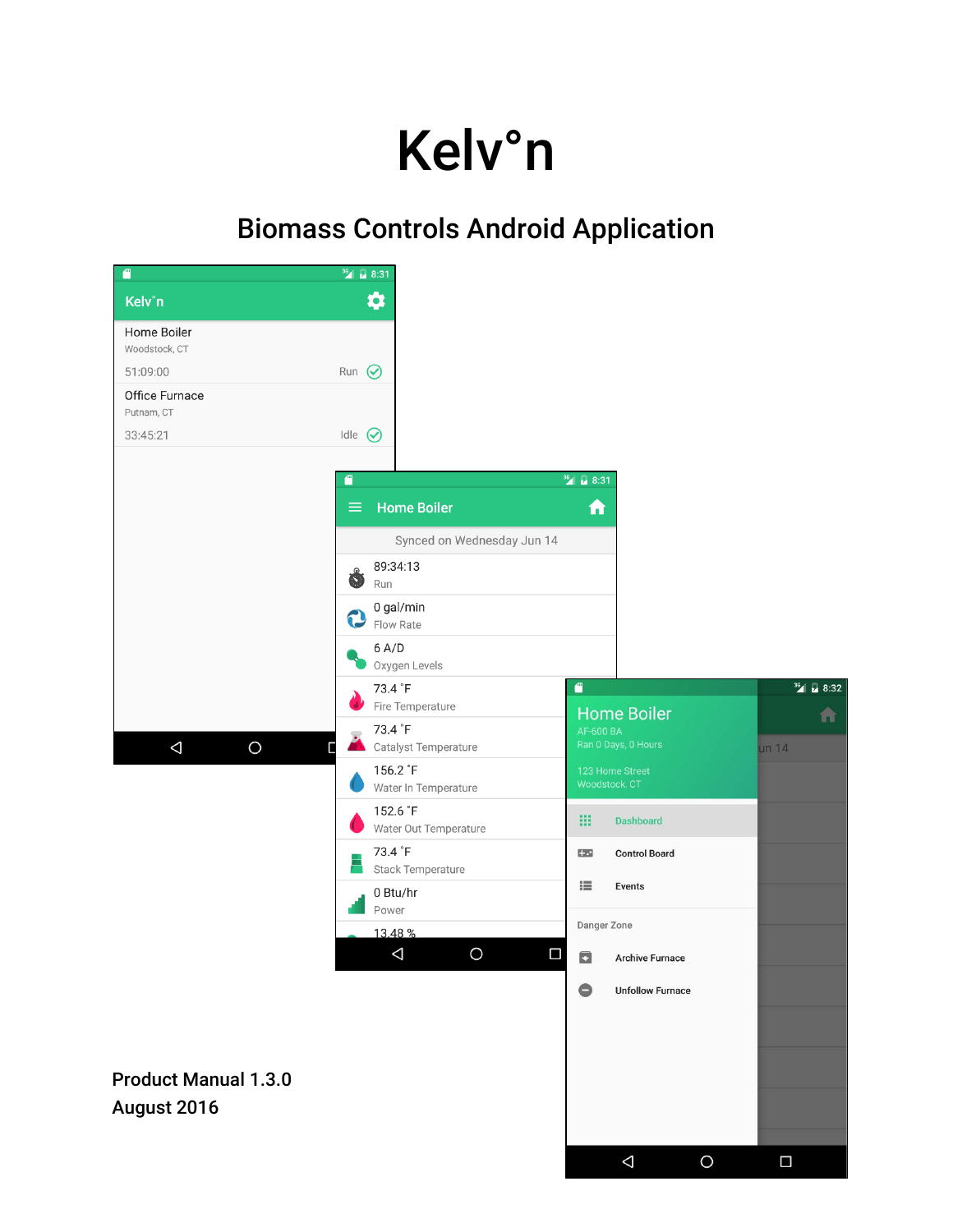# Table of Contents

| Downloading Kelv°n          | $\mathbf{1}$    |
|-----------------------------|-----------------|
| <b>Creating an Account</b>  | $\mathbf{2}$    |
| Homepage                    | 3               |
| <b>Adding a System</b>      | 3               |
| <b>Account Settings</b>     | $5\phantom{.0}$ |
| Viewing a System            | $5\phantom{.0}$ |
| Navigation                  | 6               |
| <b>Dashboard</b>            | $\overline{7}$  |
| <b>Run Statistics</b>       | 8               |
| <b>Detailed Sensor Data</b> | 8               |
| <b>Control Board</b>        | 9               |
| <b>Viewer</b>               | 10              |
| Owner                       | 10              |
| <b>Kelvin Direct</b>        | 11              |
| <b>Events</b>               | 13              |
| <b>Comments</b>             | 13              |
| <b>Errors</b>               | 14              |
| <b>Unfollowing a System</b> | 14              |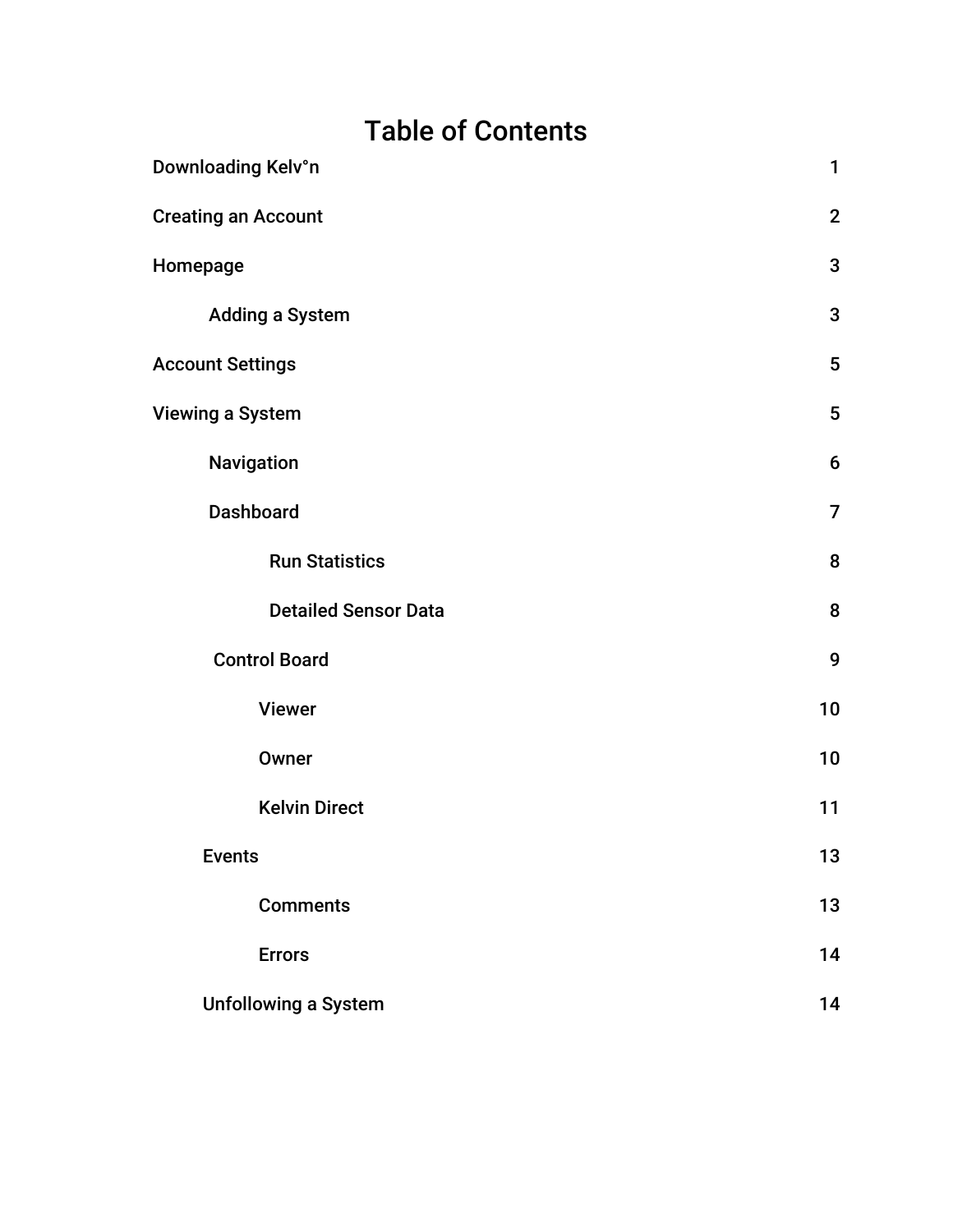# Downloading Kelv°n

To install Kelv°n on your mobile device, go to the Google Play store and type "Biomass Controls" into the search bar. Find the application titled "Kelv°n – Biomass Controls" and download by tapping "Install".



Open the app after download. The app will open to the login screen where you will be prompted to register an account.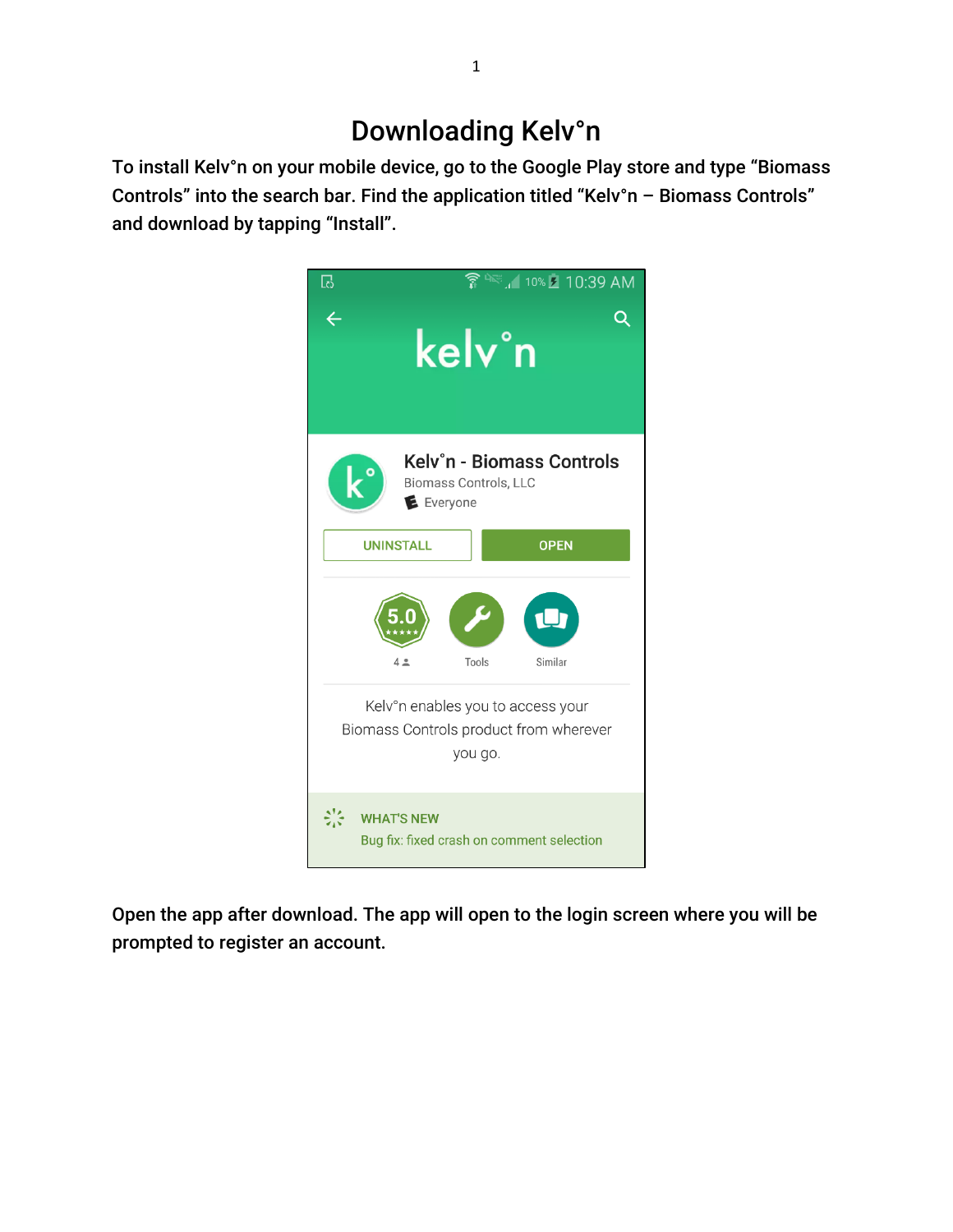# Creating an Account

Simply enter in a valid email address and create a password and tap "Sign in or Register" to register an account. If an account already exists under that email account, Kelv°n will attempt a login. Otherwise, it will bring you to a user registration screen, which will ask for some information. This process should only take about a minute to complete.

| <del>?</del> ▲ 11% 2 10:31 AM<br>$\Box$ | $\mathbb{F}^2$                    |
|-----------------------------------------|-----------------------------------|
| Kelv°n                                  | ← Kelv°n                          |
| Email                                   | <b>Account Information</b>        |
| Password                                | Name<br>Info                      |
|                                         | Email                             |
| <b>SIGN IN OR REGISTER</b>              | info@biomasscontrols.com          |
| <b>FORGOT PASSWORD</b>                  | <b>Phone Number</b><br>9785555555 |
|                                         | <b>Password</b>                   |
|                                         | Password<br>password              |
|                                         | Confirm Password<br>password      |
|                                         | <b>Default Location</b>           |
|                                         | Address<br>00 Canal Street        |

Fill out the information and press the checkmark in the top right corner to create your Kelv°n account. Kelv°n will take you to the furnace homepage, entitled "Homepage."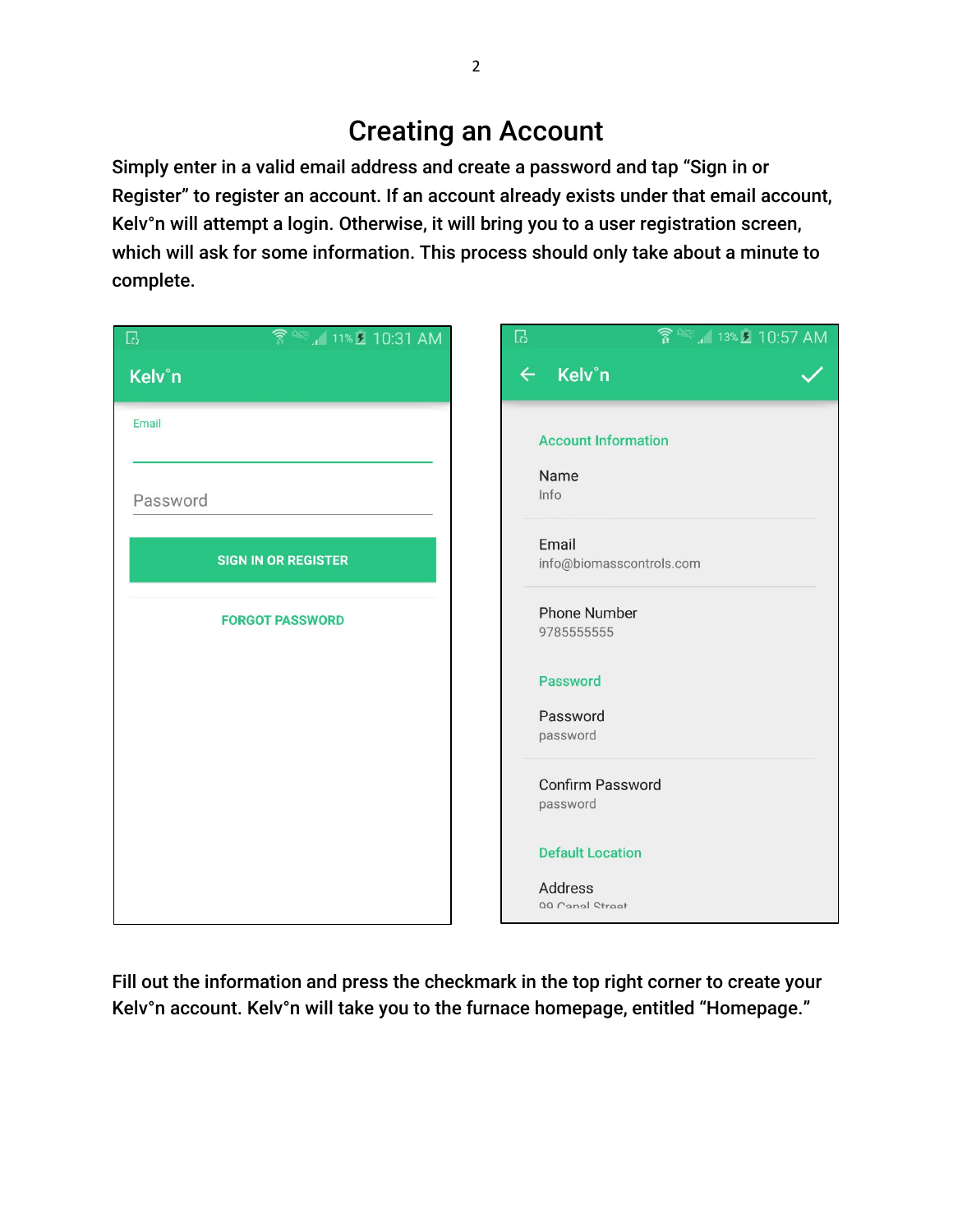### Homepage

The default "Homepage" page contains two furnaces, "Home Boiler" and "Office Furnace." These are demo furnaces that every account follows, and should be there.



### Adding a System

Unless someone has already shared a system with your account, there will only be the default two systems on this page. There are two ways to pair a system with your account:

1. Ask the owner of the system to share this furnace with your account (details on how to do this are further down in this manual under Followers).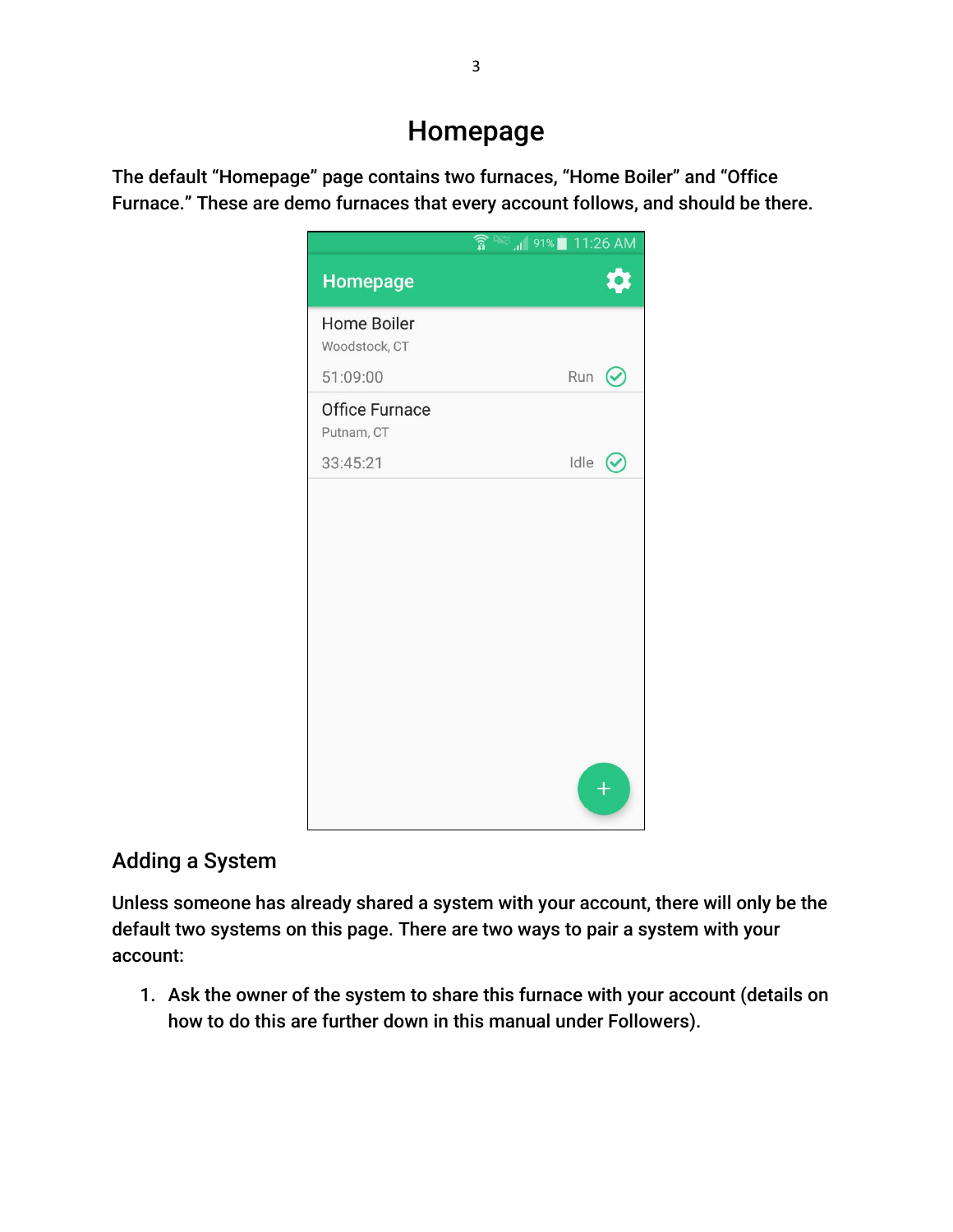- 2. Tap the floating action button to start adding a system. This will open a dialog prompting you to enter in a serial code. Biomass Controls will issue a serial code with your system.
	- a. If a system with this serial code already exists in the system (someone has already created the system in their own Kelv°n app), the system will simply be linked to your account. This will add the system to your "Homepage" page within a few minutes.
	- b. If you are the first user to link to this system, select "Build New System", which will bring you to a data screen. Enter the information requested and press the checkmark in the top corner to create a new system.



The new system will now be visible on the "Homepage" page. From here, you can view a specific system by tapping on it.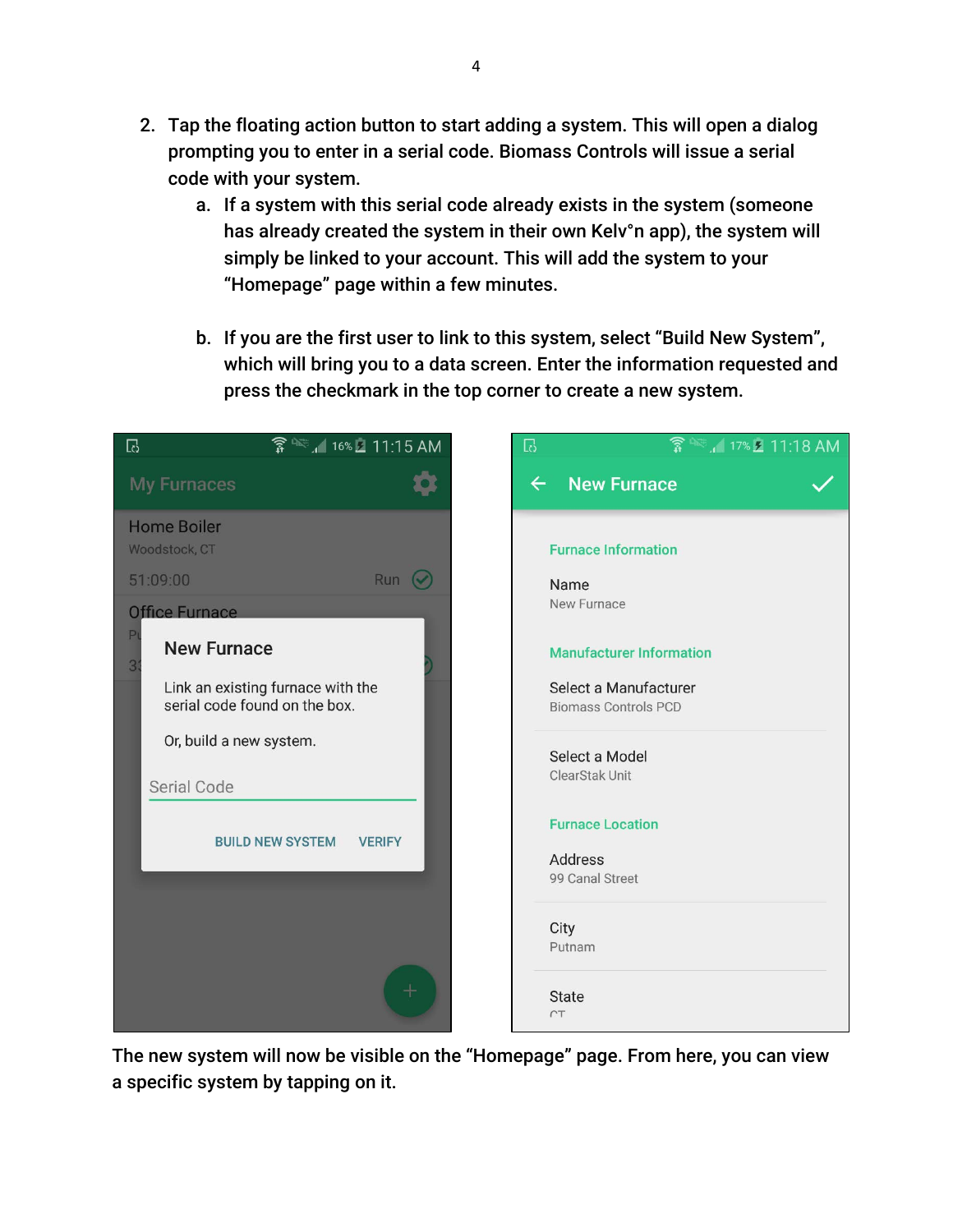# Account Settings

You can access your account settings by tapping the "Settings" icon on the top right of the "My Furnaces" page. This will take you to a screen with your account information. Key functionality includes changing your name, email, phone number, or default location. You can also set your unit preference for measurements and notification preferences, as well as change your password or log out of Kelv°n.

| Saving screenshot                 |
|-----------------------------------|
| ← Account Settings                |
| <b>Account Information</b>        |
| Name<br>Info                      |
| Email<br>info@biomasscontrols.com |
| <b>Phone Number</b><br>9785555555 |
| <b>Change Password</b>            |
| <b>Default Location</b>           |
| <b>Address</b><br>99 Canal Street |
| City<br>Putnam                    |
| <b>State</b><br><b>CT</b>         |

## Viewing a System

A system has several options and data for you to view. These include sensor values, comments, and furnace settings. A system has a Dashboard, a Control Board, and an Events view, as well as the ability to unfollow said system.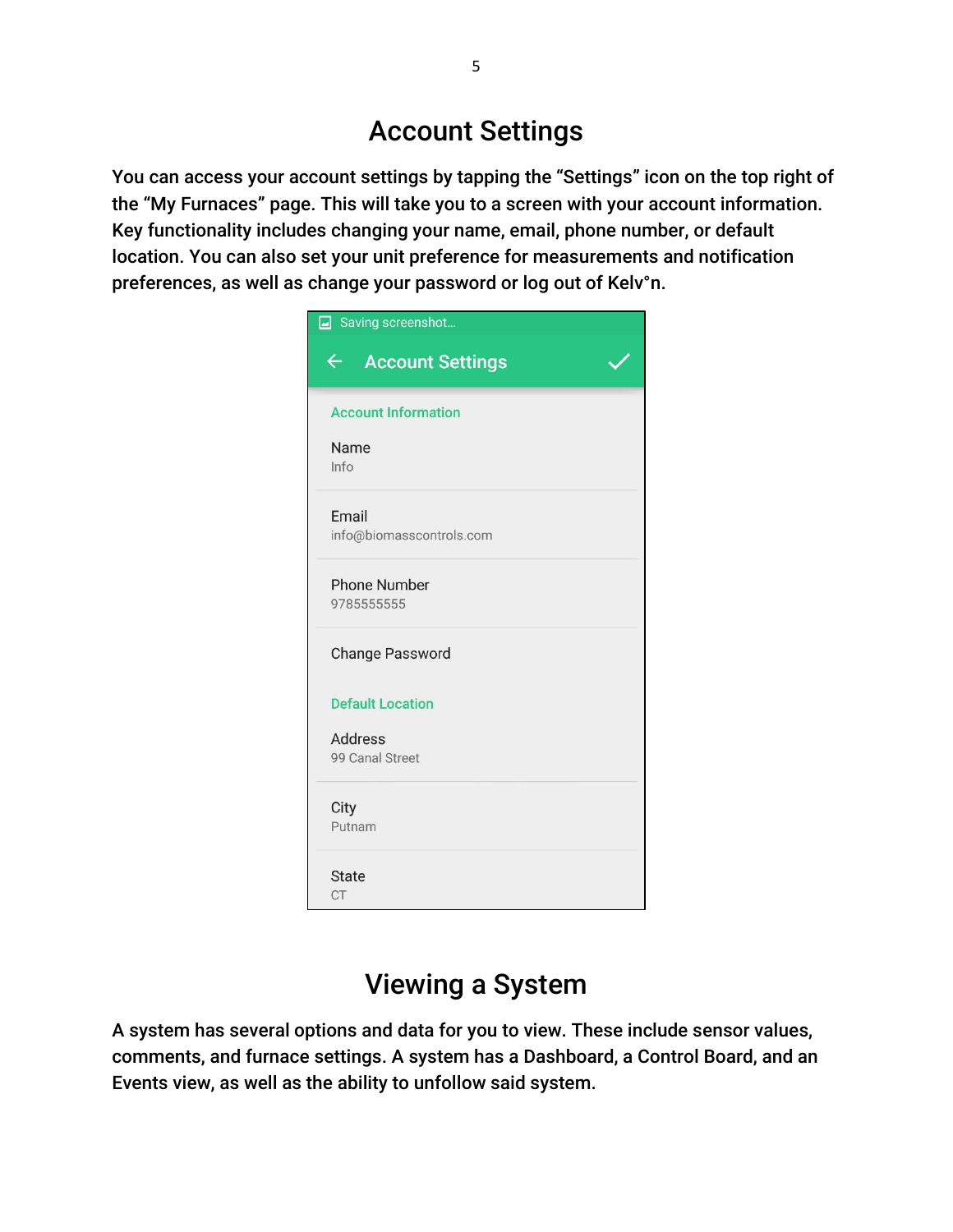### Navigation

Navigating through the furnace view page is done using the sliding drawer on the top left. This opens a contextual menu that provides several options.



The home button on the top right will take you back to the "Homepage" page.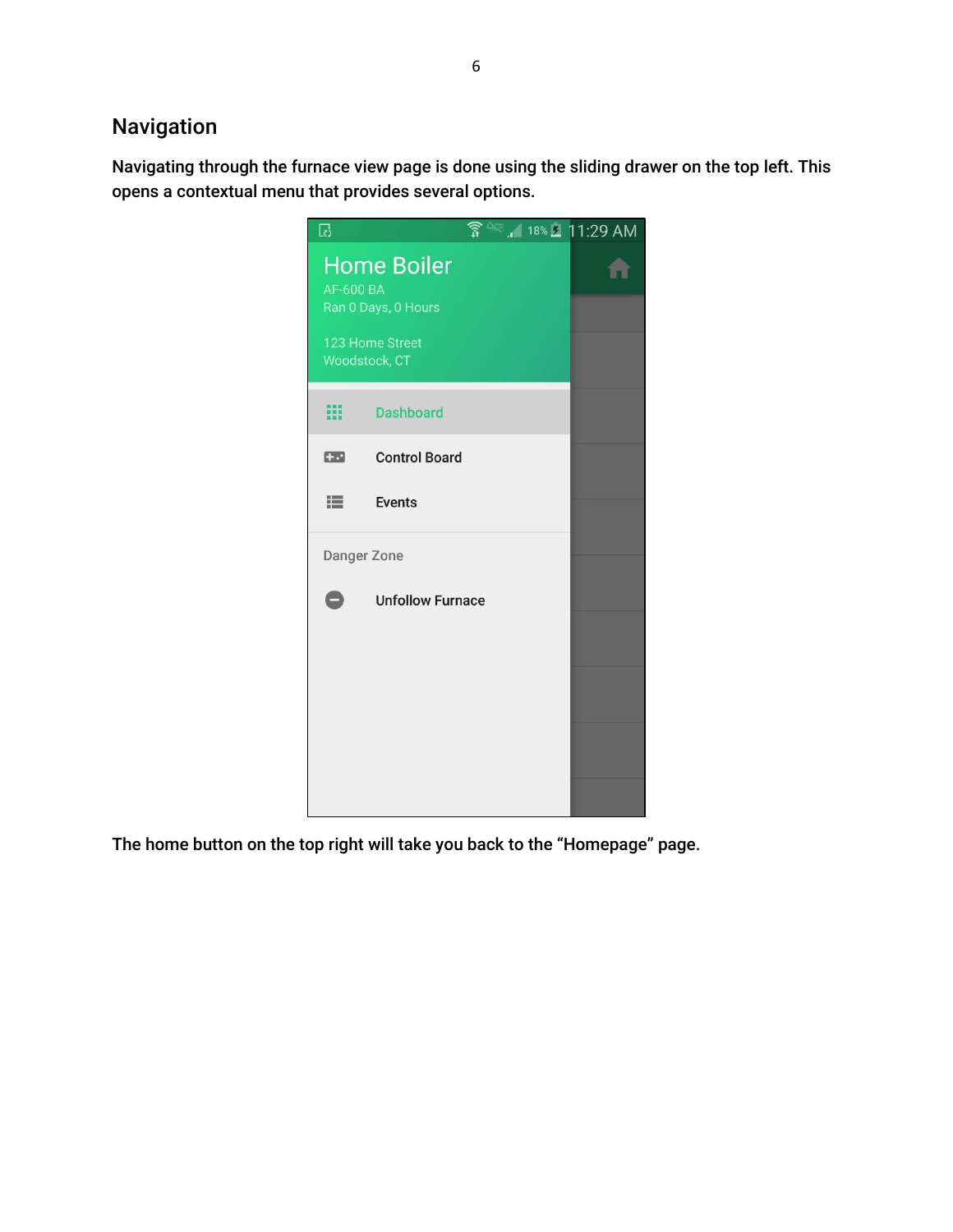### Dashboard

The Dashboard for a system contains data from its sensors. This is the default page that opens when a system is selected for viewing.

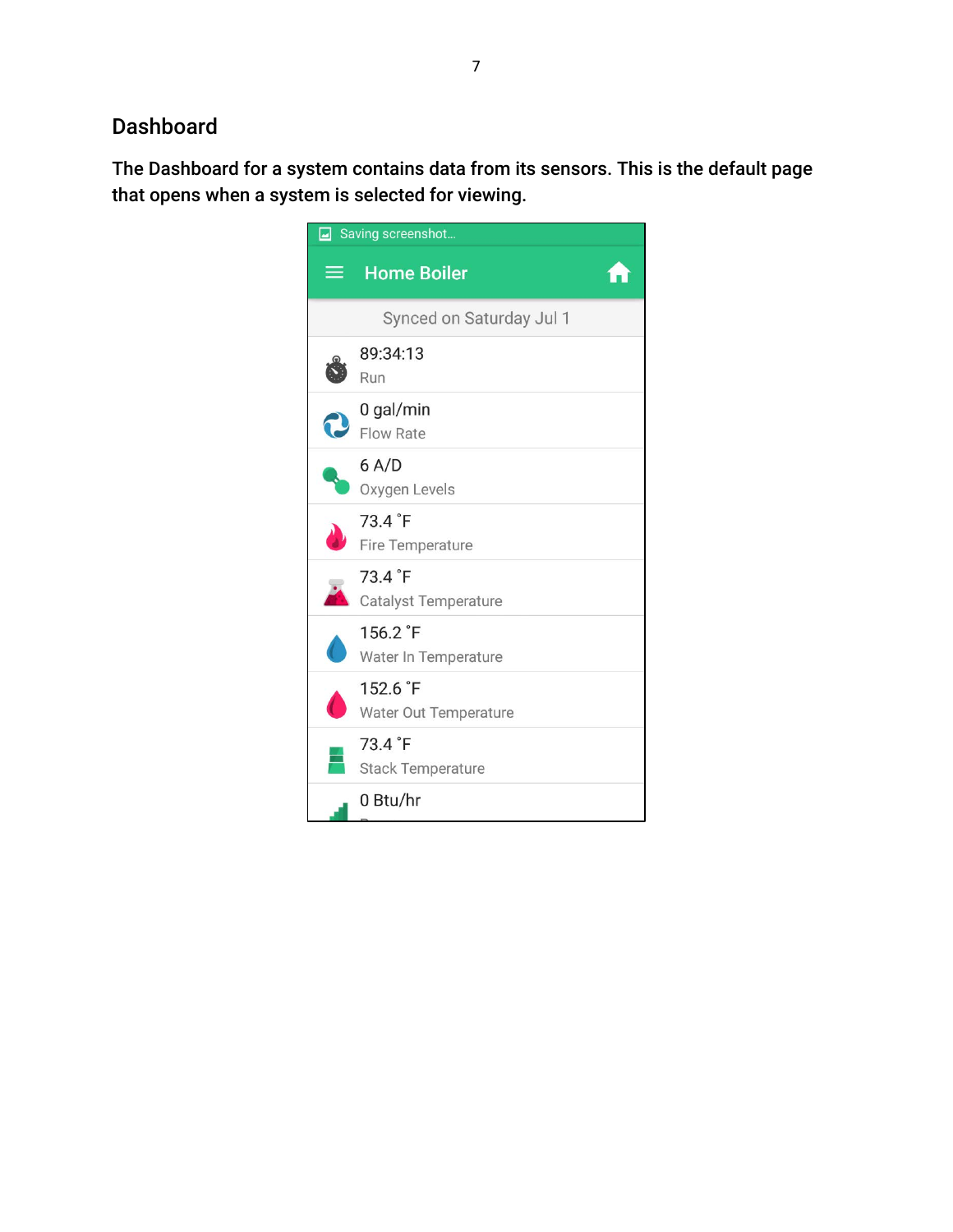#### Run Statistics

Clicking on the first element in the list ("Run") will open an analysis page that can show run statistics for any given run period, selected by pressing the button at the top.

|                                      | <b>● A 38 AM</b> 91% 11:38 AM |  |
|--------------------------------------|-------------------------------|--|
| $\leftarrow$ Run Analysis            |                               |  |
| <b>SELECT RUN PERIOD</b>             |                               |  |
| From the beginning of time<br>To now |                               |  |
| 100.00%<br>Run                       | $< 1$ minute $(1x)$           |  |
|                                      |                               |  |
|                                      |                               |  |
|                                      |                               |  |
|                                      |                               |  |
|                                      |                               |  |
|                                      |                               |  |
|                                      |                               |  |

#### Sensor Data

Tapping on any other item in the list will expand its data page, which shows the minimum, maximum, and average values of the sensor for any given run periods. Select the "Select Run Period" button to select a run period to display.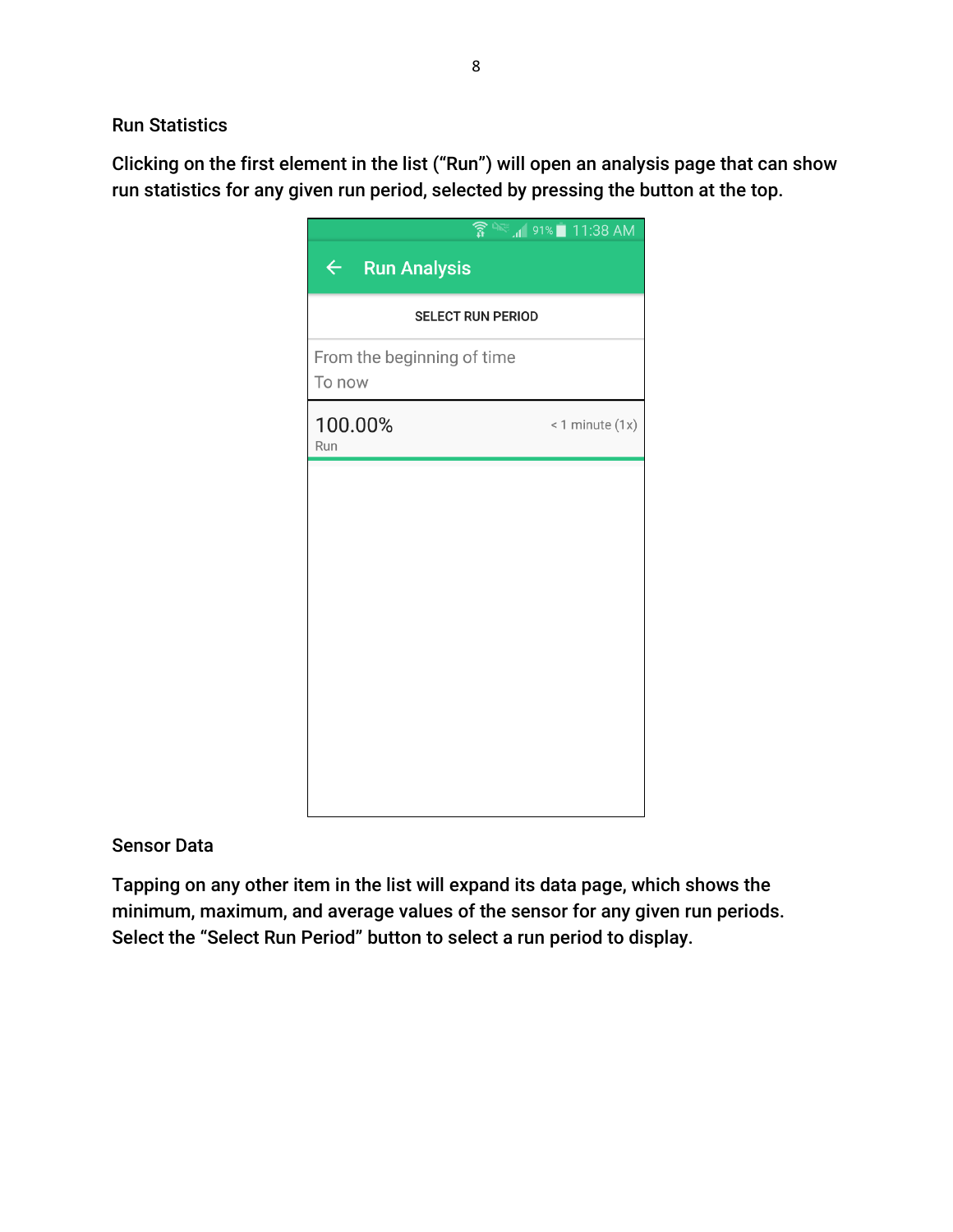

This page also allows you to view the data for the current run period as a table or a graph, as well as rename the sensor. You can also comment on this specific sensor using the floating button on the lower right. Commenting is discussed further in the Events section.

### Control Board

The control board allows you to manage system information and preferences you may have. You can manage alerts and see export data from this page. System owners can modify settings such as the name and location, as well as access a few more settings and features. This can be seen below; the viewer is on the left and owner is on the right.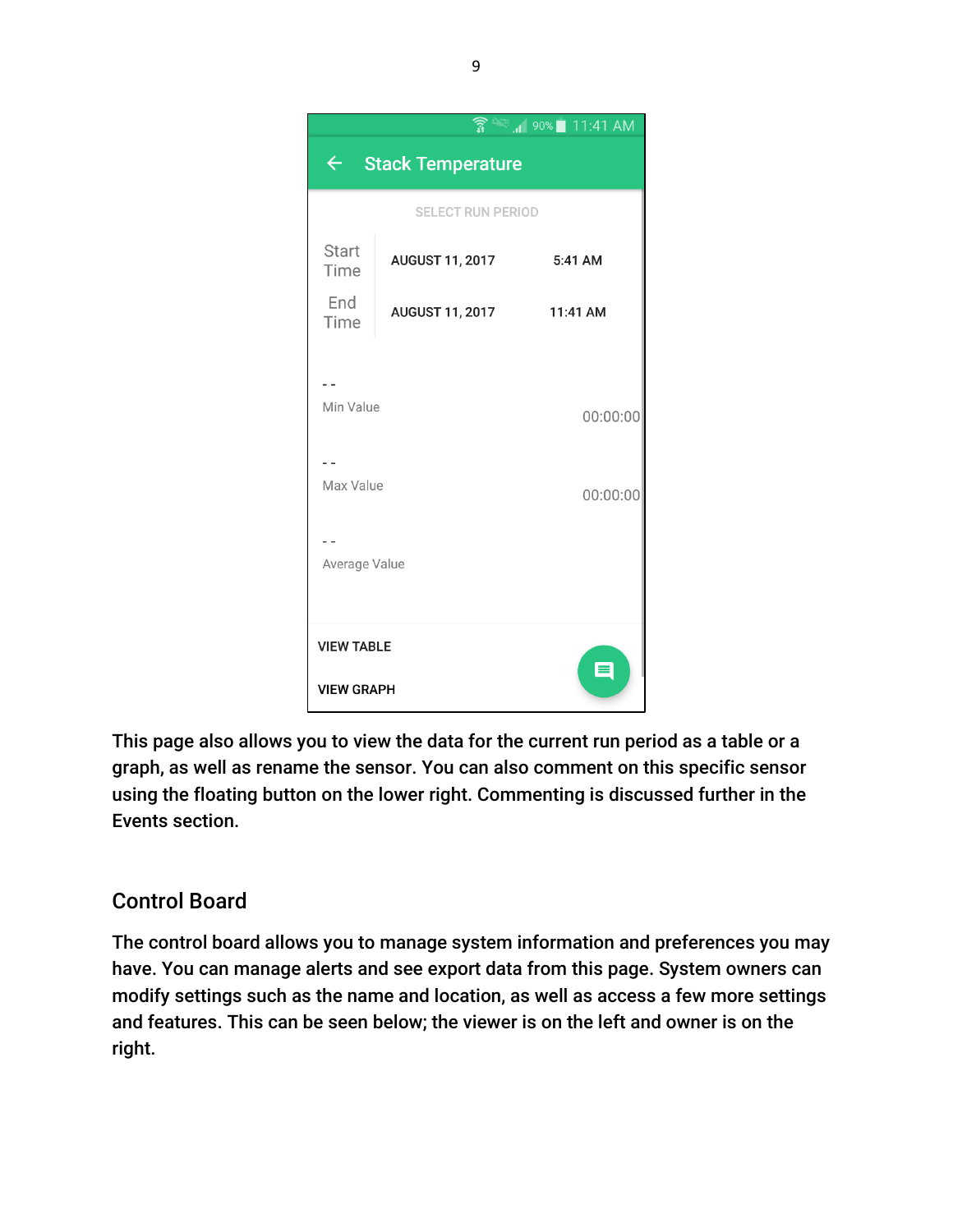| $\widehat{\mathbb{R}}$ as $\blacksquare$ 12:16 PM<br>$M_1$ | 10 | $\widehat{\mathbb{R}}$ <sup>n</sup> $\cong$ $\mathbb{R}$ 85% $\blacksquare$ 12:17 PM<br>土 |
|------------------------------------------------------------|----|-------------------------------------------------------------------------------------------|
| Winter 2016 Test<br>ᆖ<br>A                                 |    | Winter 2016 Test<br>≡                                                                     |
| Press the checkmark to save changes.                       |    | State                                                                                     |
| Furnace Name<br>Winter 2016 Test                           |    | <b>CT</b><br><b>Furnace Actions</b>                                                       |
| <b>Furnace Location</b>                                    |    | Alert Me For                                                                              |
| Address<br>233-337 River Rd                                |    | <b>Export Data</b>                                                                        |
| City<br>Putnam                                             |    | <b>Followers</b>                                                                          |
| State                                                      |    | <b>Wireless Configuration</b>                                                             |
| CT                                                         |    | <b>Sensor Selection</b>                                                                   |
| <b>Furnace Actions</b><br>Alert Me For                     |    | <b>Adjust Setpoints</b>                                                                   |
|                                                            |    | System Control                                                                            |
| <b>Export Data</b>                                         |    | <b>Kelvin Direct</b>                                                                      |
| <b>Kelvin Direct</b>                                       |    |                                                                                           |

#### Viewer

As a viewer, you may select alerts, export data, and use Kelvin Direct. Alerts allow you to subscribe to different actions on the system, and you will receive notifications via the method you selected in the Account Settings page (email, text, both, or neither). Exporting data will allow you to export a brief summary for any given run period, or a full spreadsheet containing all sensor data for that period. Kelvin Direct will be discussed further down in its own section.

#### **Owner**

As an owner, you see all the options that a viewer sees and some additional options exclusive to all owners of the system. These are outlined below: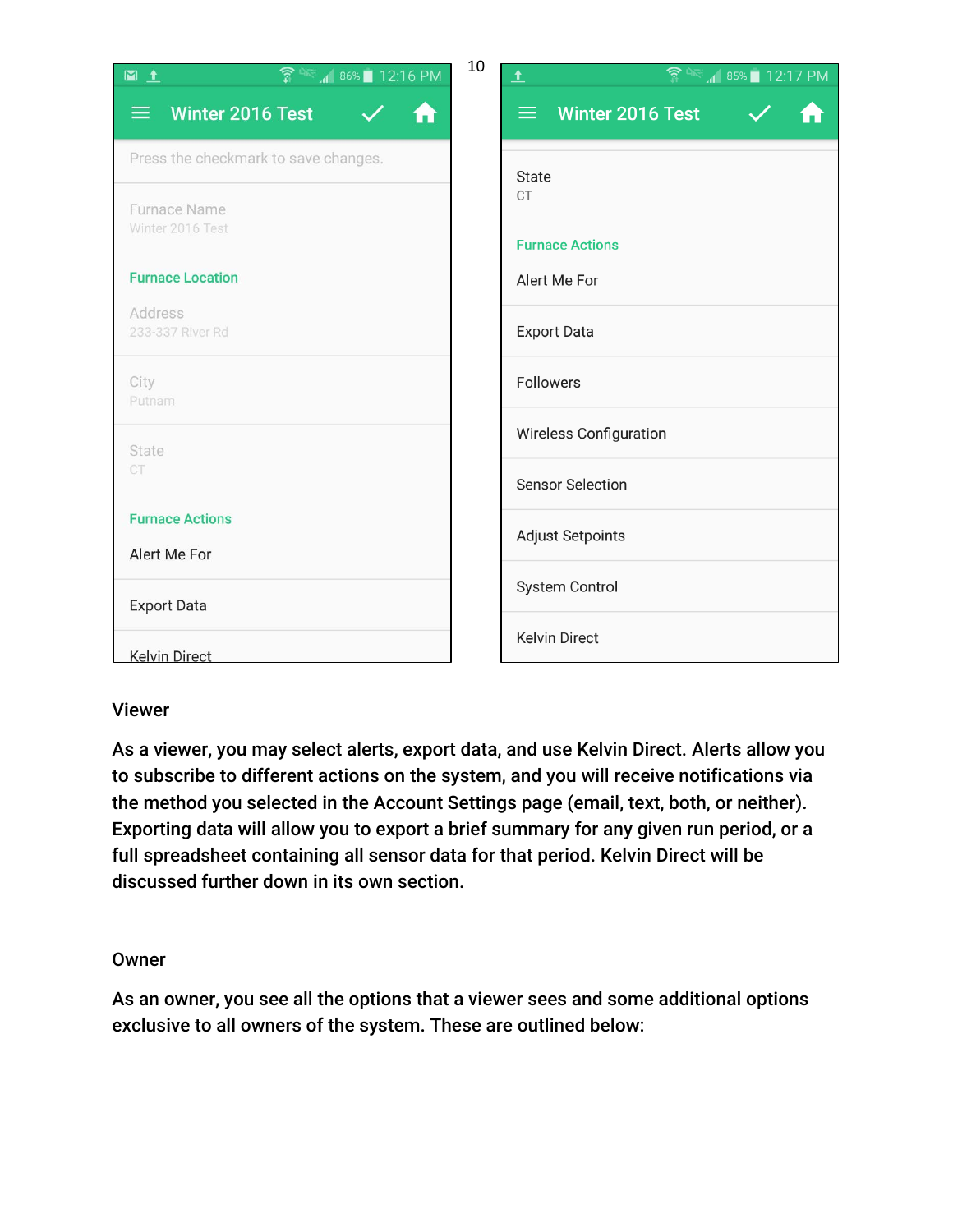- Followers See all other followers of the system, both owners and viewers. You can also delete and add new owners or viewers as necessary using the floating button in the lower right.
- Wireless Configuration Configure your system to connect to or disconnect from the internet. This option will pop up a dialog containing the Wireless ID of your device, or prompt you to enter one in. Connected systems will stream data directly to our databases, while disconnected systems will store data locally. Local data can be accessed using Kelvin Direct (discussed further below).
- Sensor Selection This popup allows you to toggle which sensor values can be seen on the Dashboard. This feature is useful for limiting the amount of information seen on the dashboard to only relevant data.
- Adjust Setpoints This option allows you to remotely change settings on your system from the app. Simply use the buttons to set the value and press the checkmark in the upper right to send your requests to the system.
- System Control This option provides you with options for controlling your system. These include things like "Reboot" and "Update". Simply click on the option you want to request.

#### Kelvin Direct

When a system does not have Internet, it collects data locally. To upload this data so that Kelv°n can access it, this data must be collected. Your system manual will have instructions on how to do so using a flash drive and Kelvin Direct.

Kelvin Direct allows you to use the app to collect the data file from the system and upload it to our database so that Kelv°n can display it. On your system's screen, simply press the "Kelv°n Direct" button to configure your system for wireless transfer.

Then press the "Kelvin Direct" option in the app to start a transfer.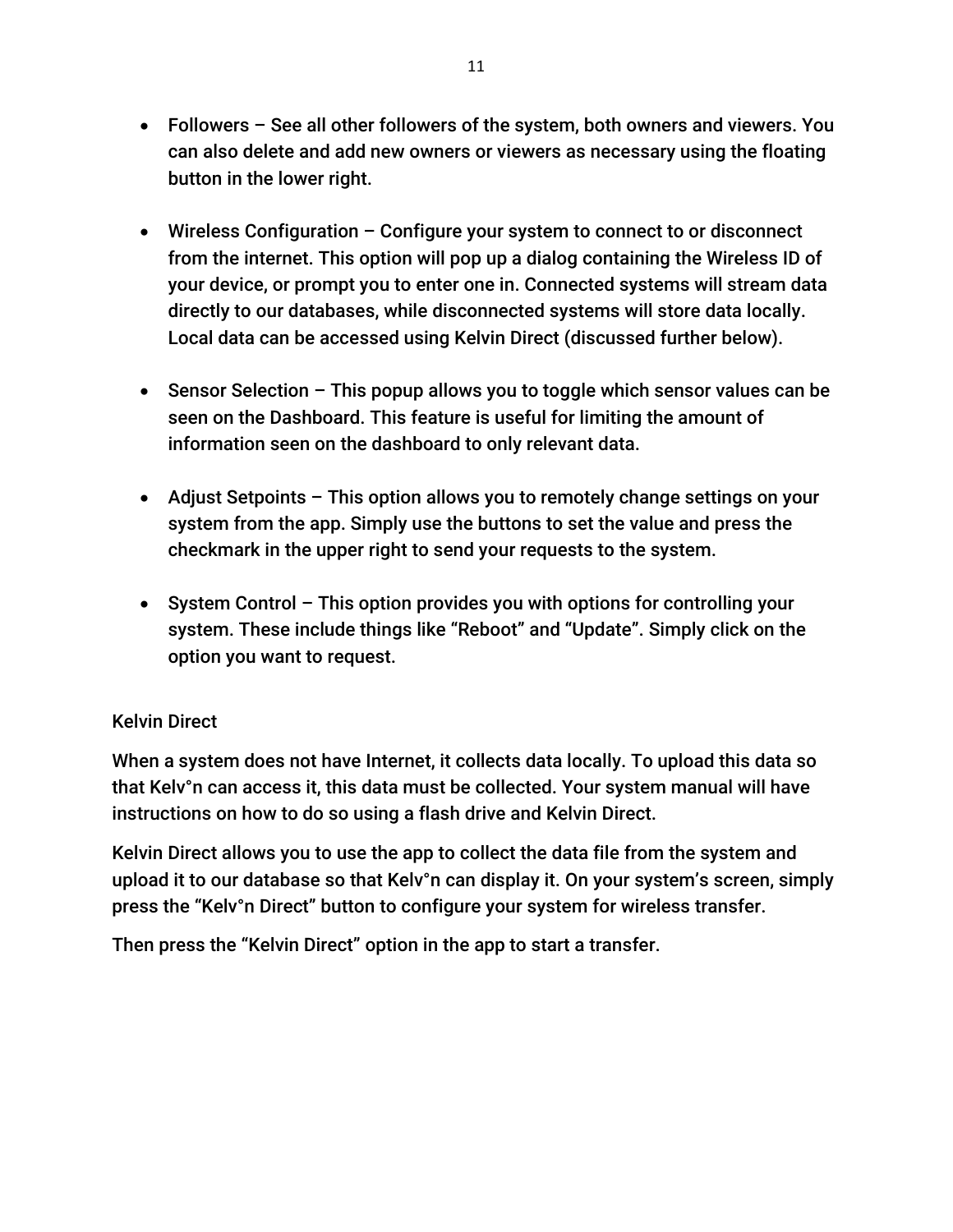| $12:50 \text{ PM}$                                                                                                                                             |  |  |
|----------------------------------------------------------------------------------------------------------------------------------------------------------------|--|--|
| $\leftarrow$<br><b>Kelv°n Direct</b>                                                                                                                           |  |  |
| Winter 2016 Test                                                                                                                                               |  |  |
| Wireless ID: 00000000994006b7                                                                                                                                  |  |  |
| <b>Transfer Instructions:</b>                                                                                                                                  |  |  |
| On your system's touchscreen, select Settings -> Kelvin<br>Direct to enable wireless transfer.                                                                 |  |  |
| Press the "Connect to System" button below to connect<br>to your system. This will open Android settings and<br>allow you to connect to your system's network: |  |  |
| Name: Winter_2016_Test or BMC_006b7                                                                                                                            |  |  |
| Pass: bmc006b7                                                                                                                                                 |  |  |
| Press the back button to return to this page and get the<br>data from your system.                                                                             |  |  |
| <b>Current Connection:</b>                                                                                                                                     |  |  |
| "Frontier1795"                                                                                                                                                 |  |  |
| <b>CONNECT TO SYSTEM</b>                                                                                                                                       |  |  |
| No data available                                                                                                                                              |  |  |
|                                                                                                                                                                |  |  |

To connect to your system, press the "Connect to System" button to open Android settings to the WiFi page. From here, connect to the network hosted by your system. The name of this network will be either the system name, or "BMC" followed by the last five digits of the wireless ID. The password for the system will be generated for you by the app. After connecting to the system, press the back button to return to Kelv°n.

From here, simply press the "Get Data" button to collect the queued data from the system. Once this data is on your phone, you may disable wireless transfer by selecting "Disable KDT" on your system touchscreen (as specified in your system manual).

The data is now stored to a file in your app. To upload this data, simply connect to the internet and press "Upload Data" whenever you can. The file will remain stored on your phone until you upload it.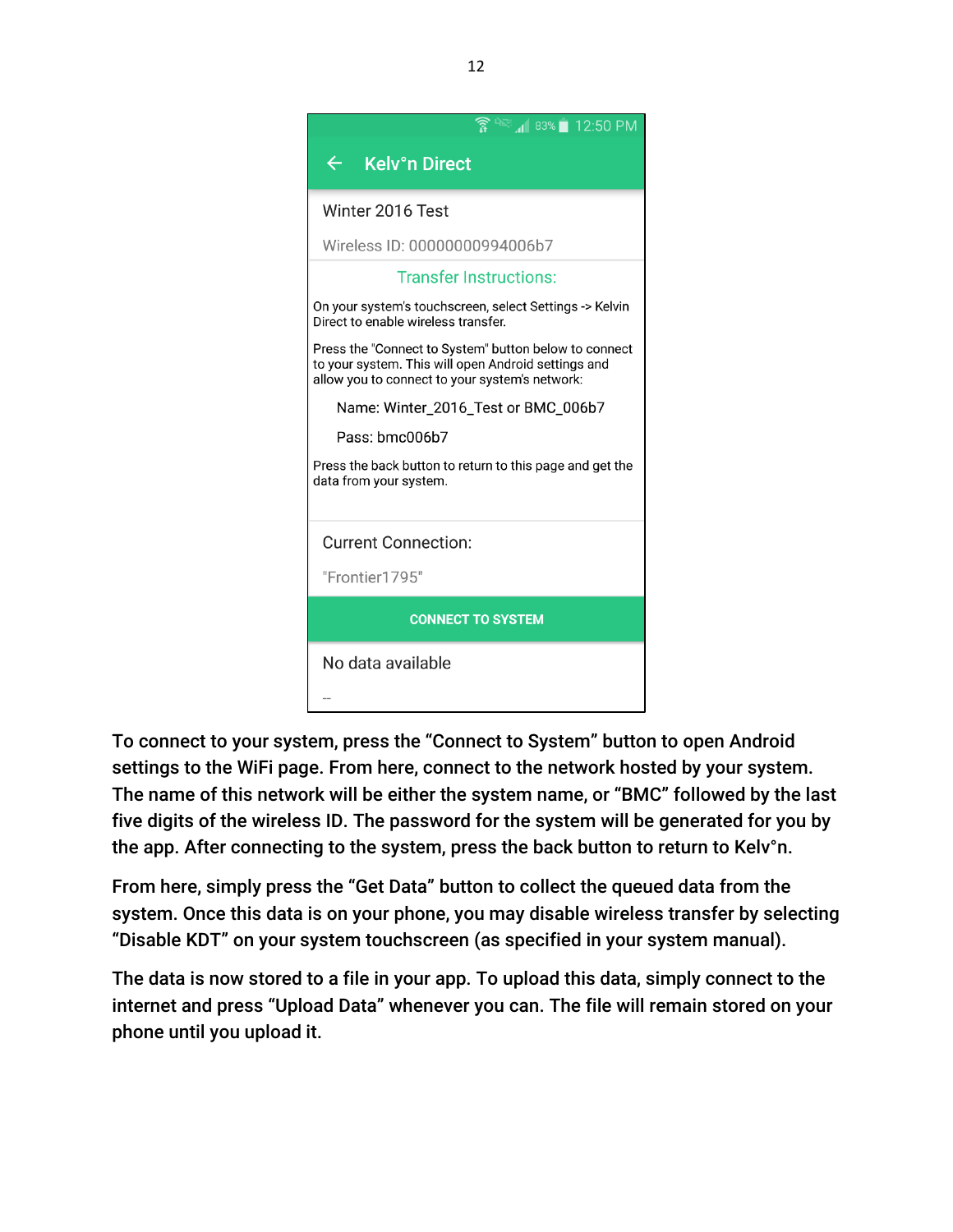### Events

The events view allows you to see and make comments as well as view the error log. This is useful for communicating with other followers on the system.

#### **Comments**

Comments are notes put in by users on the system, or on specific sensors on the system. These will all show up on this page with the newest comments on top.



To make a comment, press the floating button on the bottom right. This will take you to the comment builder. From here, you can type in a message and attach a picture using the "Camera" button on the top right. Press the checkmark to save your comment and it will appear on the above page. Press back to cancel your comment.